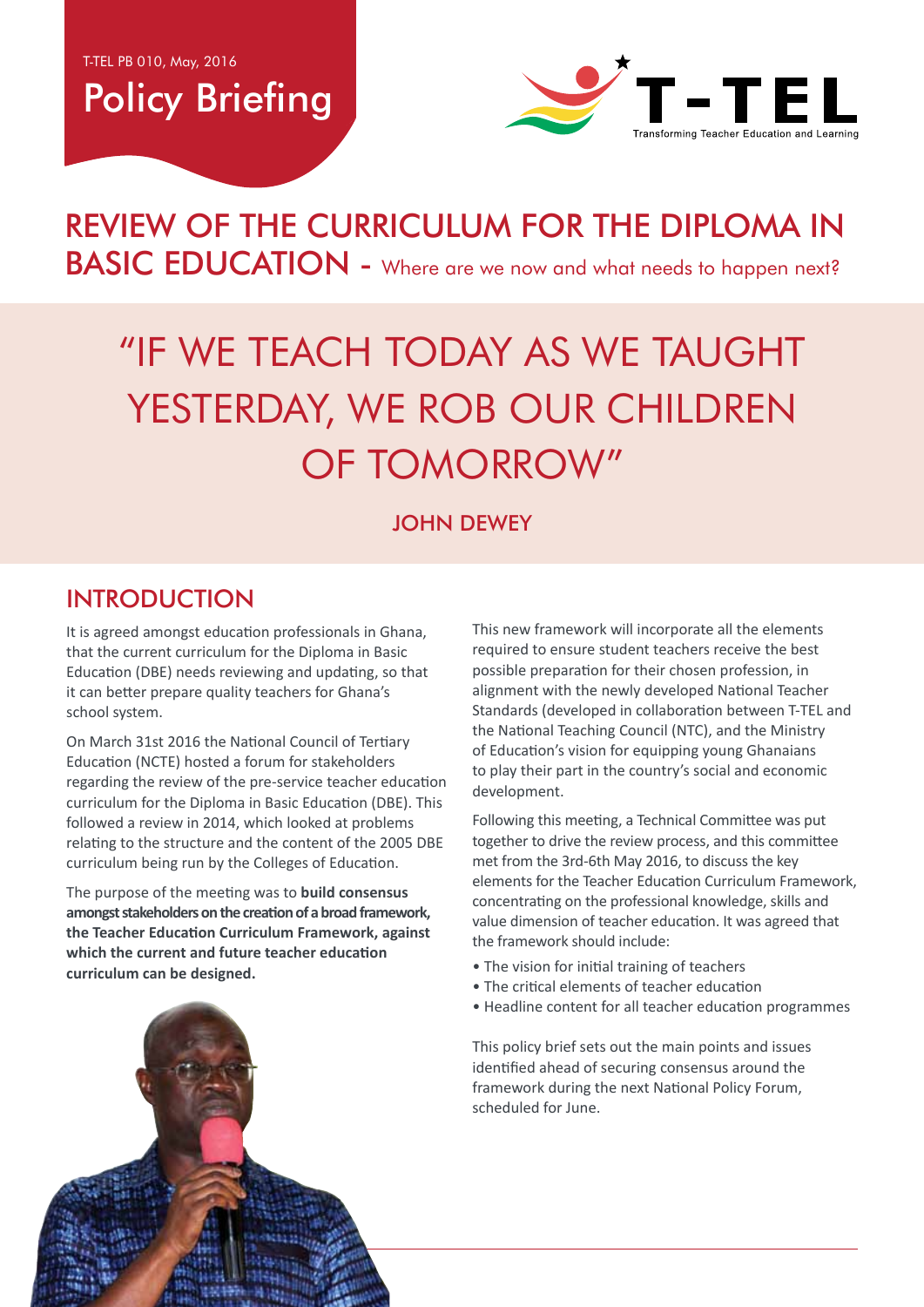**The new Teacher Education Curriculum Review Framework must ensure that:**

#### All new teachers meet the National Teachers' Standards, and are prepared to teach the key areas of the Basic School **CURRICULUM**

The curriculum must equip new teachers to be effective and inspirational through receiving a high quality teacher education, delivered through four key elements:

- Subject and curriculum knowledge
- Pedagogic knowledge
- Knowledge of literacy: Ghanaian and English
- Supported Teaching Practice in schools

The committee will further discuss and make suggestions to the Ministry of Education on whether there should be separate specialist pathways for early, primary and JHS teacher education.



#### Merging of content and pedagogic knowledge in tutor professional development and education of student teachers

Pedagogical skills should cut across all tutor competencies when educating student teachers, with student teachers being equipped with a variety of teaching methods to support both generalist and specialist teaching. Emphasis should be placed on pedagogical content knowledge (PCK), which brings together subject knowledge (content) and pedagogic knowledge (methodology) to bring about better learning on the part of the student teachers.

Due to children's different developmental stages, the curriculum must include varied instructional strategies for educating pupils at different levels e.g. Kindergarten to Primary 3; Primary 4 to Primary 6; and Junior High School.

#### Student teachers are prepared to instruct in Ghanaian languages (Literacy)

As language is the key to a good education we need teachers who are very competent in:

- L1 and L2 (Home / Ghanaian language and English)
- Teaching children in L1 and L2
- Developing young people's language
- Teaching using L1 and L2 as language of instruction for different subjects

Making Ghanaian languages a core subject at Senior High School would also help to fill the gap in language studies from JHS to Tertiary. A socio-linguistic survey is due to be conducted in primary schools to establish the number of languages represented in one classroom and the languages used by teachers, in order to comprehend the requirements of specific schools and educate and post teachers appropriately.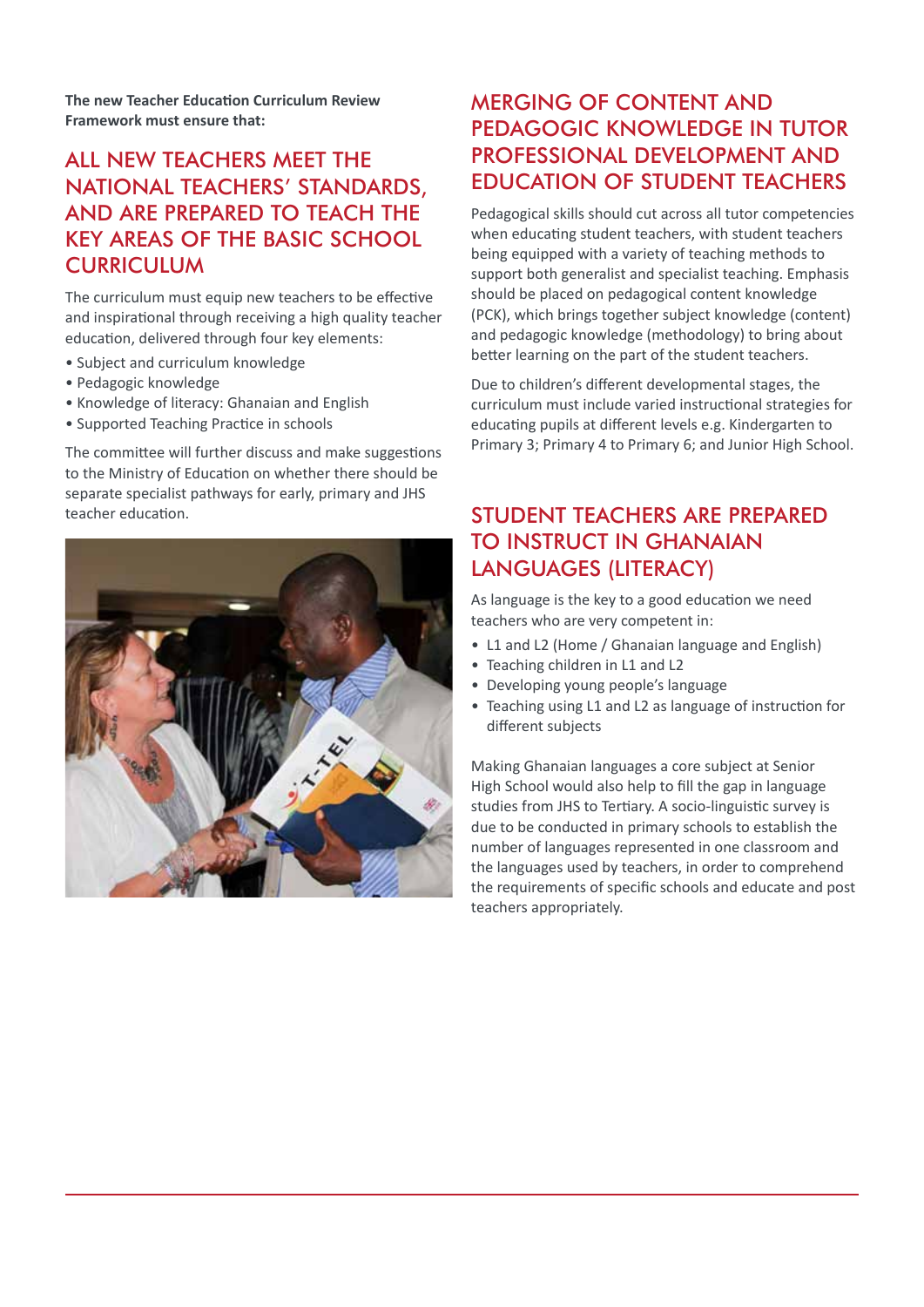#### Demonstration schools show high quality and their activities are integrated into the CoE curriculum (Practical teaching)

Other schools in the community should also be considered for Teaching Practice (TP). The effectiveness and performance of demonstration schools must be compared with other schools, so we know where else TP sessions could take place.



#### Student teachers are trained in equal and inclusive methods of teaching, that represent the diversity in Ghana

Student teachers must be prepared to teach equally and inclusively in the classroom. They must be given opportunities to teach effectively in different contexts; with the skills, knowledge and understanding to recognise and plan for social, cultural and linguistic differences in the children they teach.

Materials in the new curriculum could draw together examples from a range of different contexts and environments in the country.

#### The profile and prestige OF TEACHERS IS RAISED TO HELP close the gap between the standards and quality expected of Ghanaian teachers and the levels we currently see in schools

At the moment, CoEs are not attracting top quality students. To address this, On top of the general entry requirement, there could be a tailor-made exam that tests the content knowledge, interests and initiatives of students.

Policy-makers must help increase awareness of the current situation and support efforts from teacher education stakeholders and institutions to raise the profile of being and becoming a teacher, so we ensure the right people go into the profession.

#### In-service teachers must be supported to incorporate mentoring of student teachers into their regular classroom duties.

Preparing in-service teachers as mentors is a rigorous process, leading to the creation of the Post Graduate Diploma in Mentoring in Universities across the country. In addition, mentorship could be incorporated into the Continuous Professional Development (CPD) of teachers to prepare them to mentor student teachers. Key people in the community could also be identified to mentor student teachers. Extra remuneration for mentors should also be considered for motivational purposes.